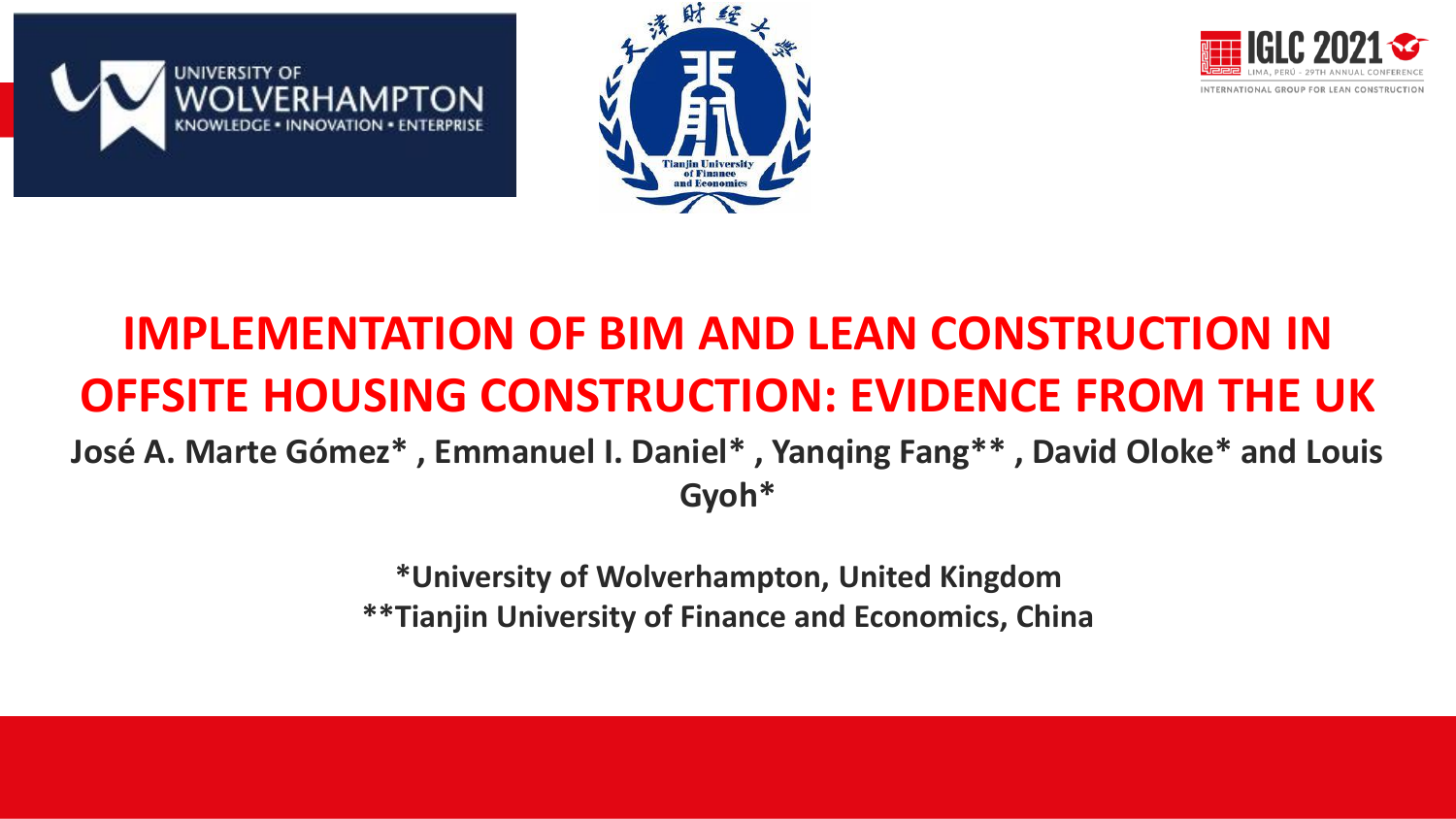

### **AGENDA**

- Introduction
- BIM, Lean construction and offsite construction
- Research method
- Results and discussion
- Conclusions and future research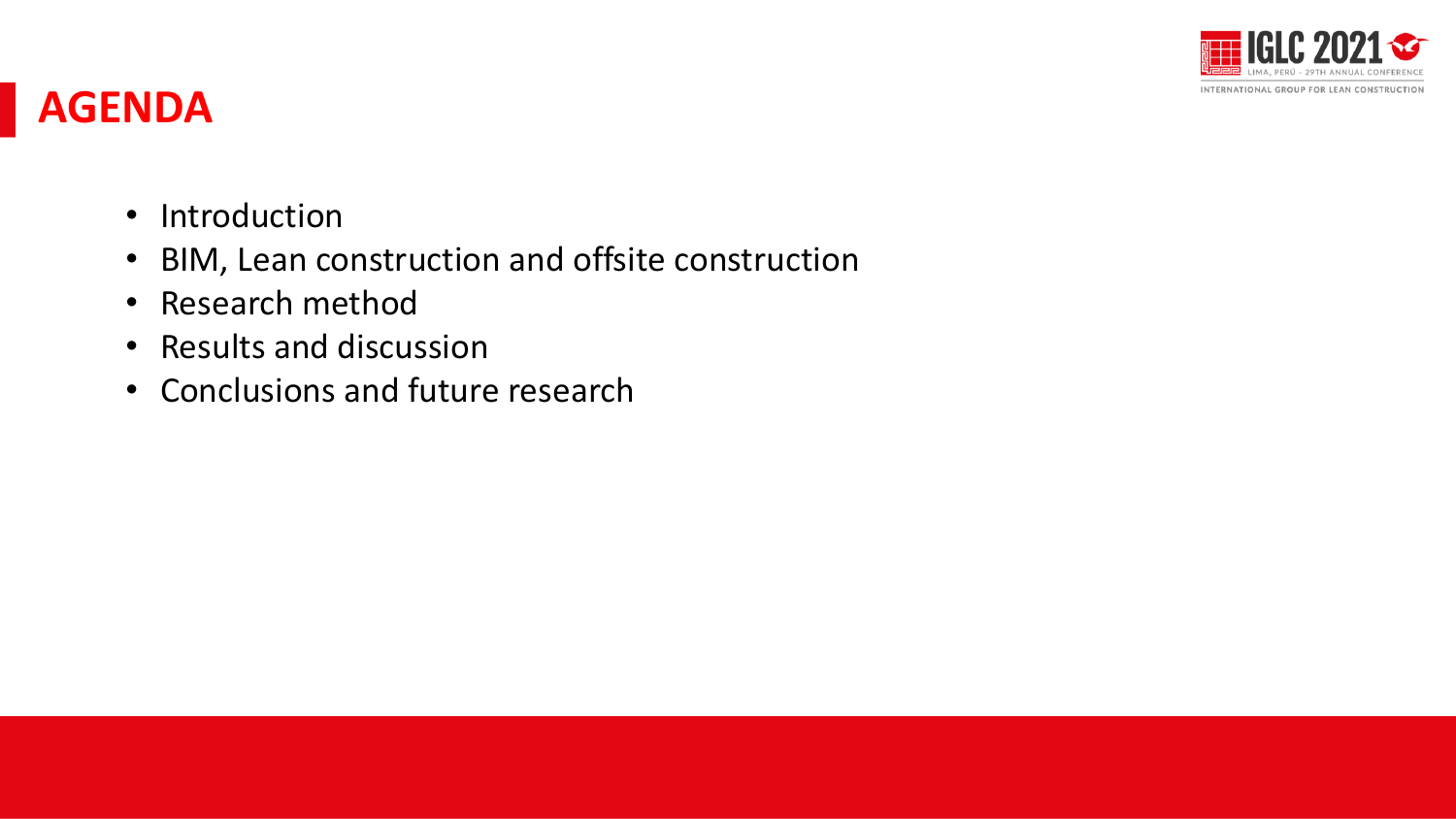

# **INTRODUCTION**

| Limited adoption OSC                         | Difficulties in identifying the value OSC for construction projects                  |
|----------------------------------------------|--------------------------------------------------------------------------------------|
| <b>BIM and Lean principles</b><br>similarity | Their principles seem to amalgamate in their intentions and ideals                   |
| OSC in the UK                                | The UK needs approximately 345,000 new homes per year                                |
| housing construction                         | Increasing pressure from UK government for the emulation of the manufacturing sector |
| Implementation of BIM                        | What is the current status of implementation of BIM and LC in OSHC in the UK?        |
| and LC in OSC projects in                    | What are the benefits of the implementation of the integrated BIM and LC in OSHC     |
| the UK                                       | processes in the UK?                                                                 |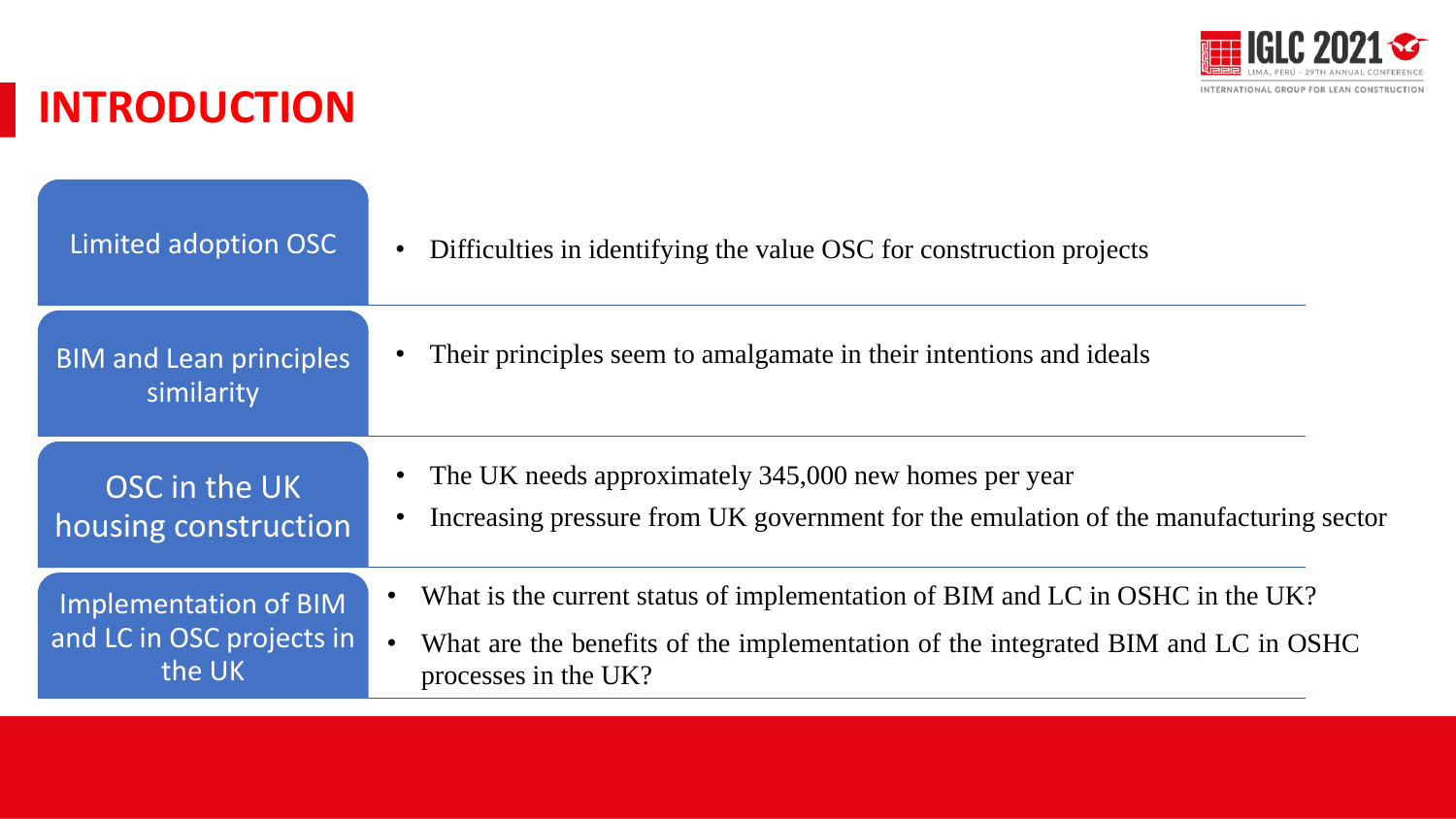

# **BIM, LEAN CONSTRUCTION AND OFFSITE**

| Lean Construction and<br>Offsite construction | • OSC involves manufacturing components or modules in a controlled environment<br>before their later installation on site.<br>• LC focuses on minimizing activities that do not generate value for the project<br>owner which are considered wastes. |
|-----------------------------------------------|------------------------------------------------------------------------------------------------------------------------------------------------------------------------------------------------------------------------------------------------------|
| <b>BIM and Offsite</b>                        | Accurate representation of geometry, behavior and properties of OSC components                                                                                                                                                                       |
| construction                                  | that can facilitate their incorporation into projects.                                                                                                                                                                                               |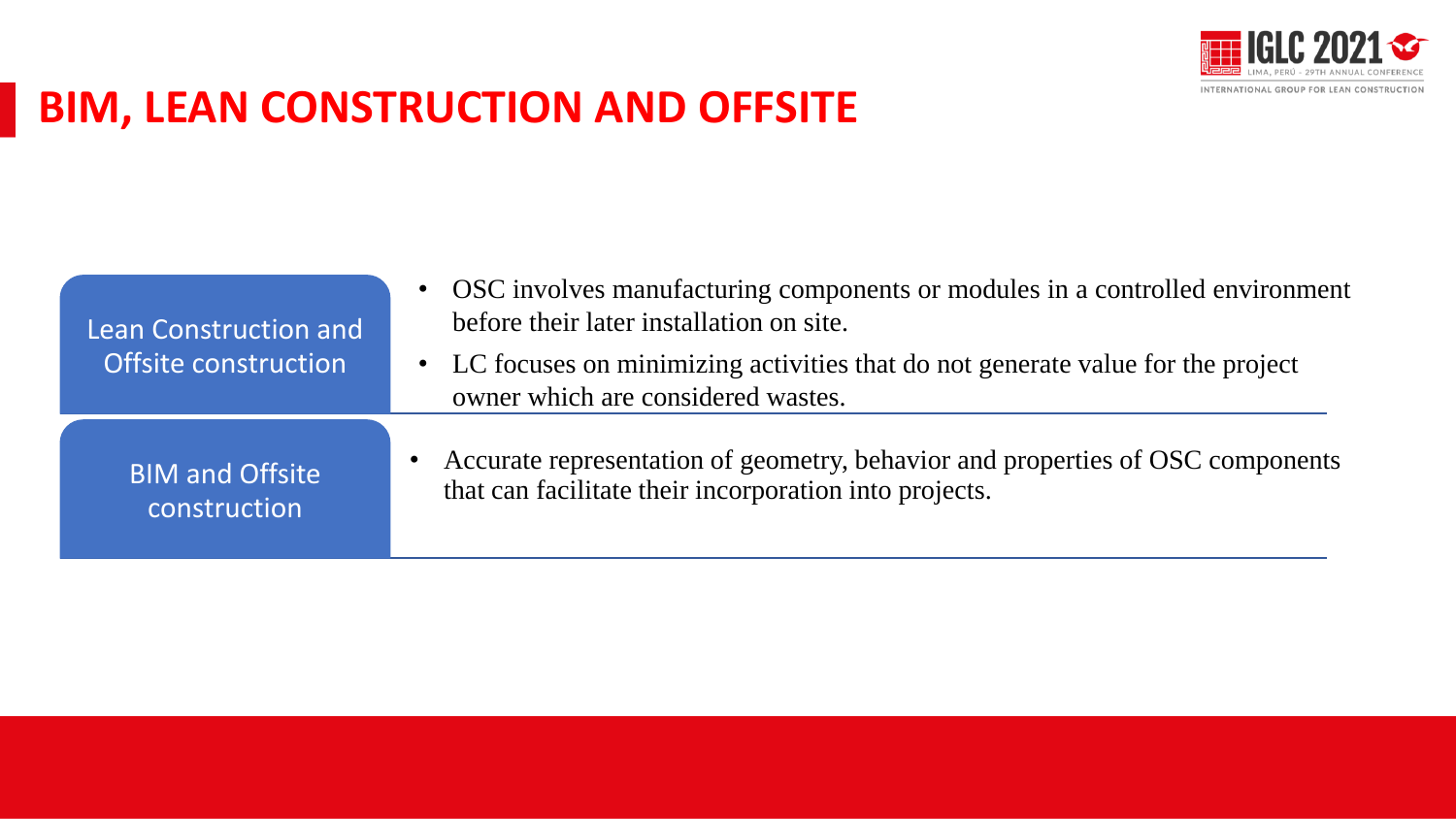

# **RESEARCH METHOD**



*\*The authors observed that the COVID-19 pandemic of 2020 partly impacted the number of responses received as people were unsettled to participate in the study.*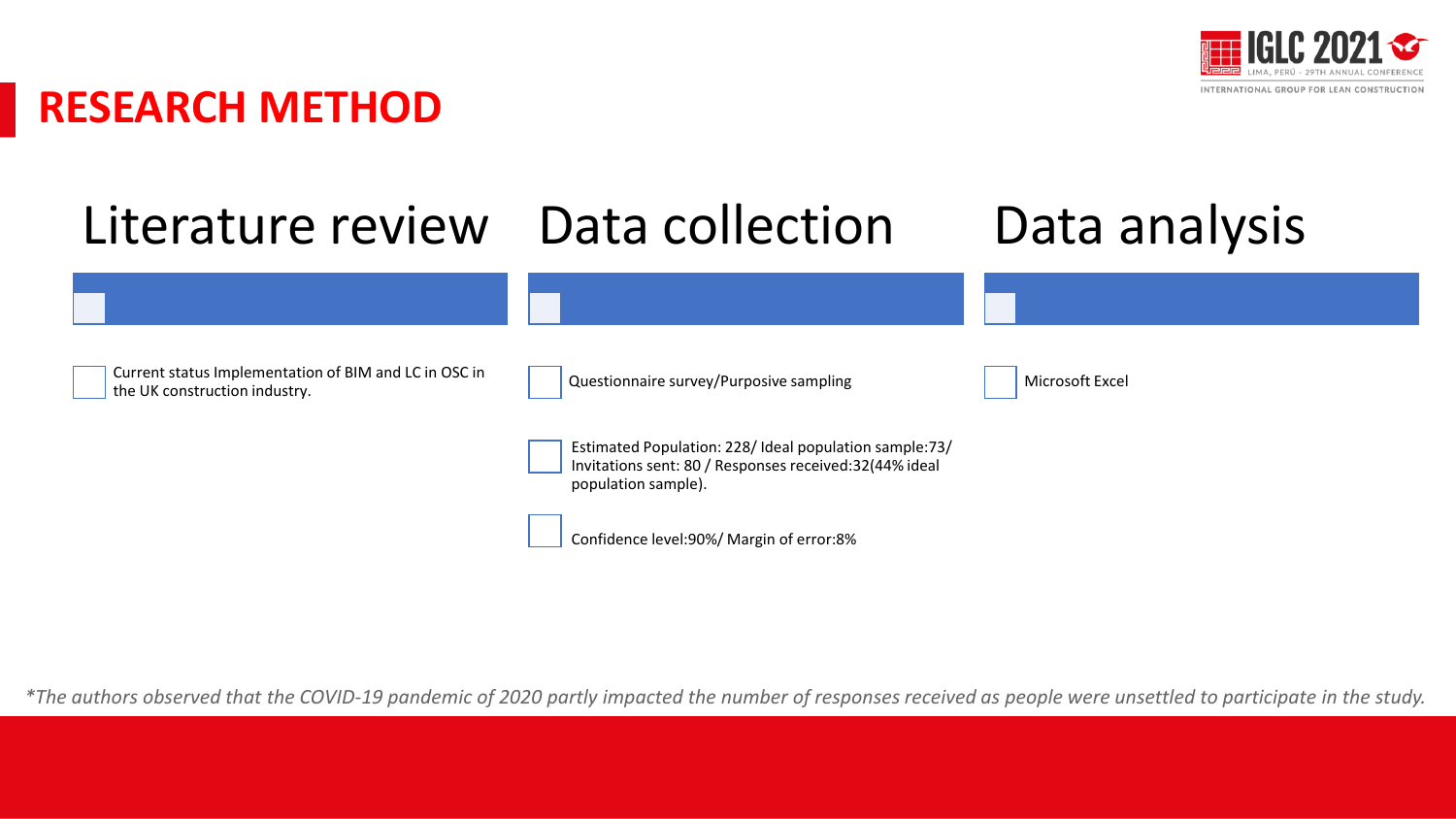

#### **Which of the following methodologies have your organisation used or is currently implementing in construction projects?**



**Figure 1.** Methodologies implemented in offsite

construction projects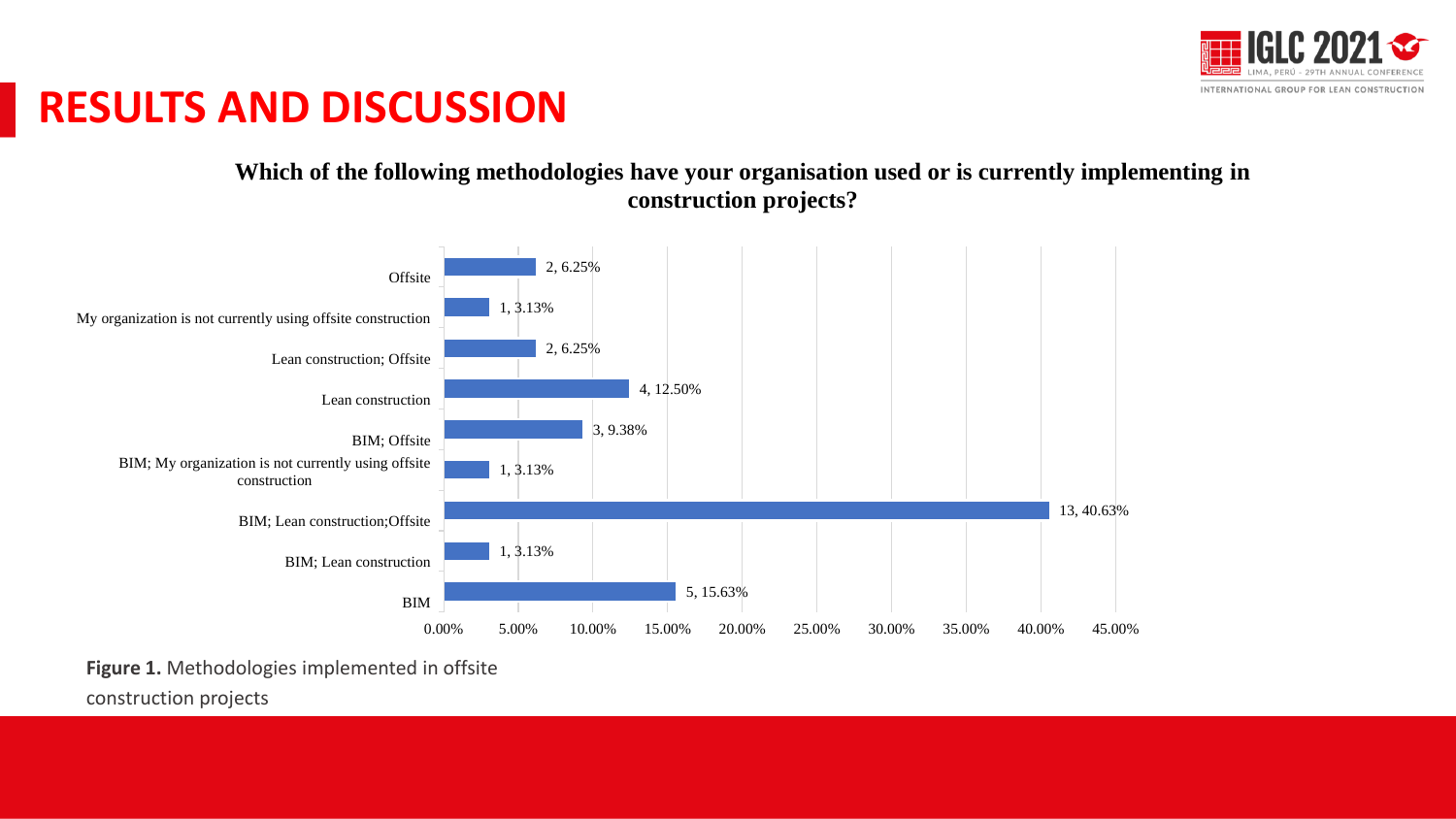

**Which of the following offsite methods have you used or are currently implementing in the construction projects delivered by your organisation?** 



Figure 2. Offsite methods used in the delivery of construction projects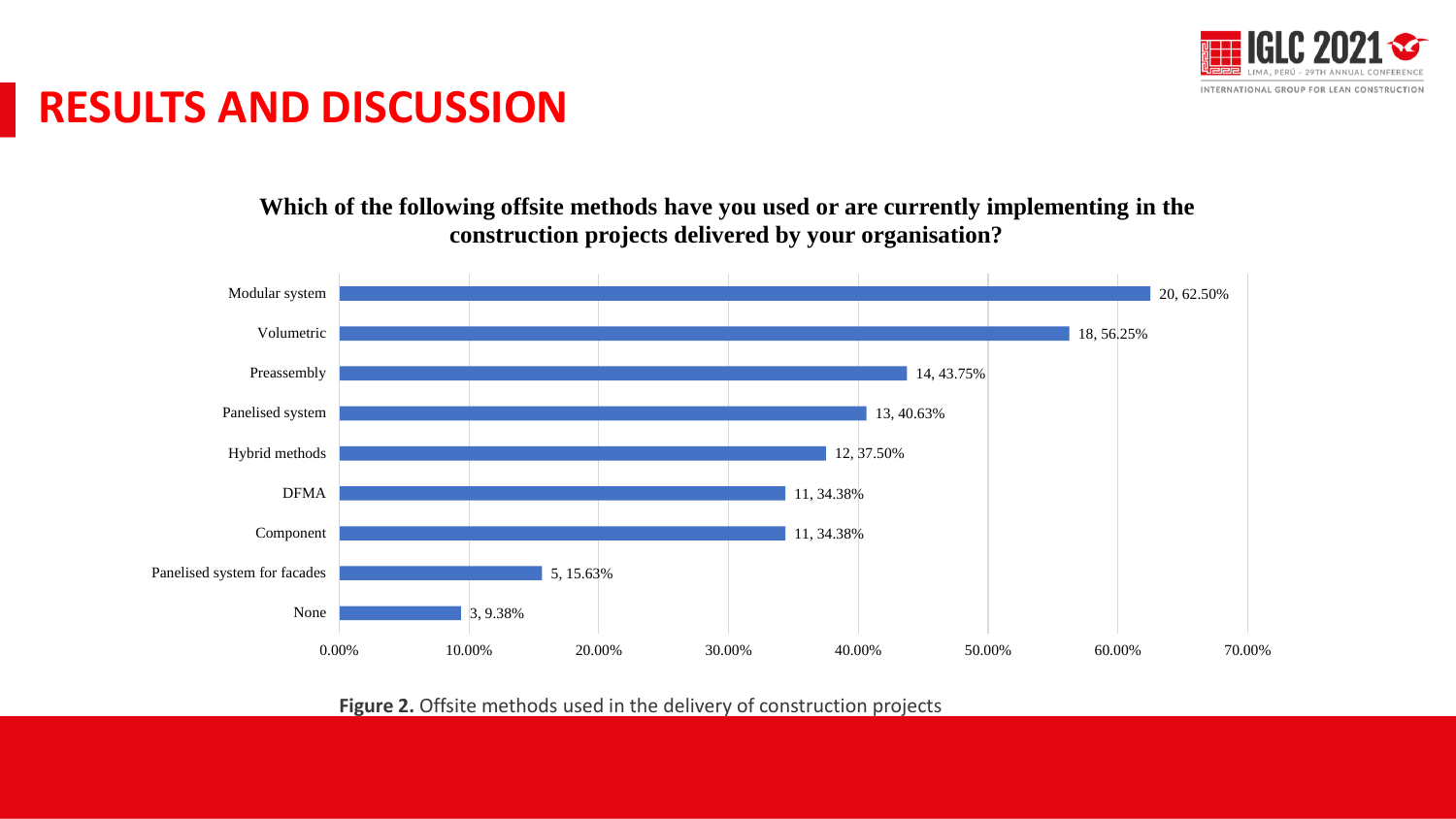

**Which of the following Lean construction techniques have you implemented or are you currently implementing in offsite construction?** 



**Figure 3.** Lean techniques used in offsite projects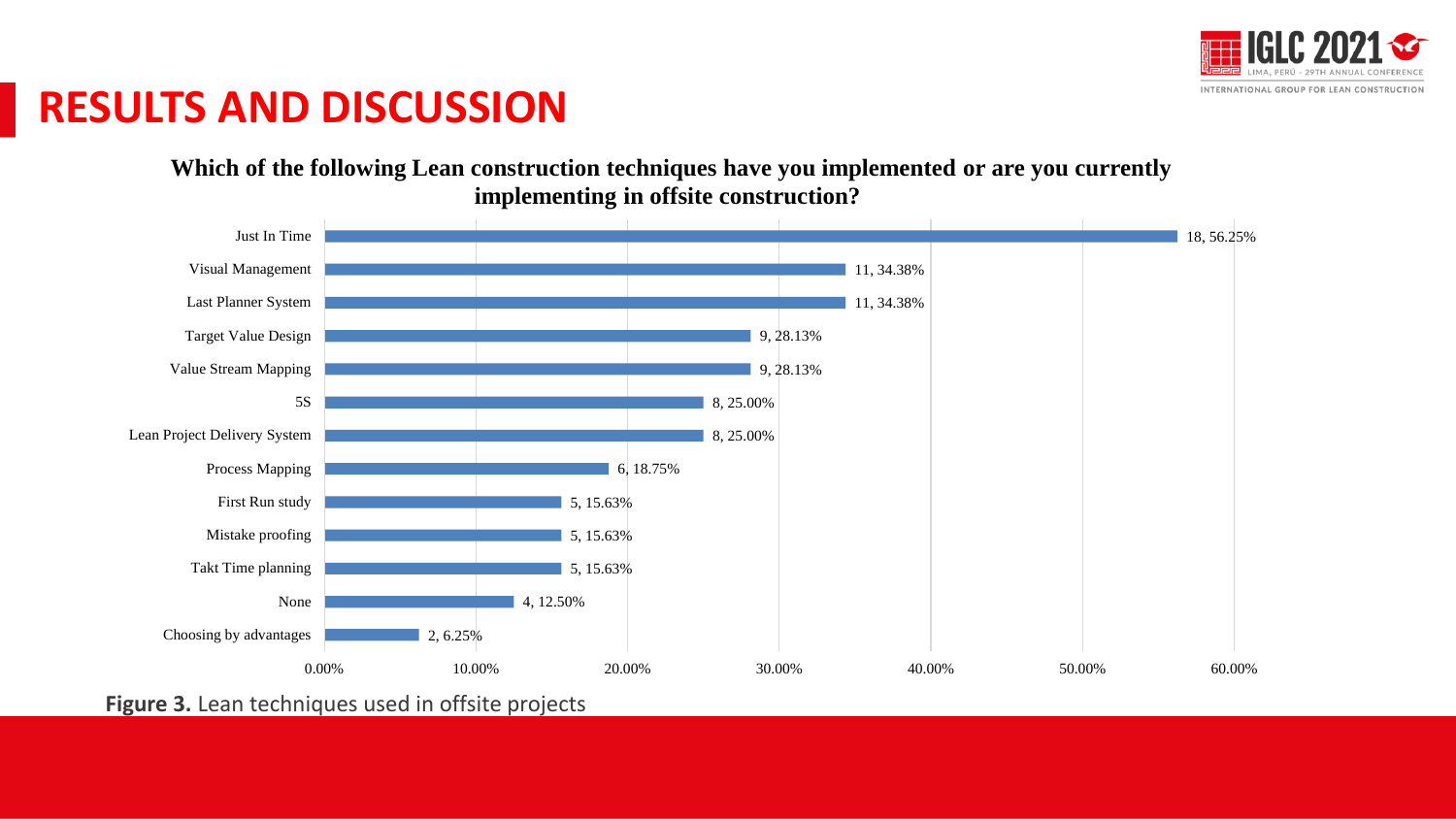

**In your opinion, what benefits do you understand that using BIM and Lean construction as integrated approach would bring into offsite construction that are not effectively achieved by implementing them separately?**



**Figure 4.** Benefits of integrated BIM-Lean for offsite projects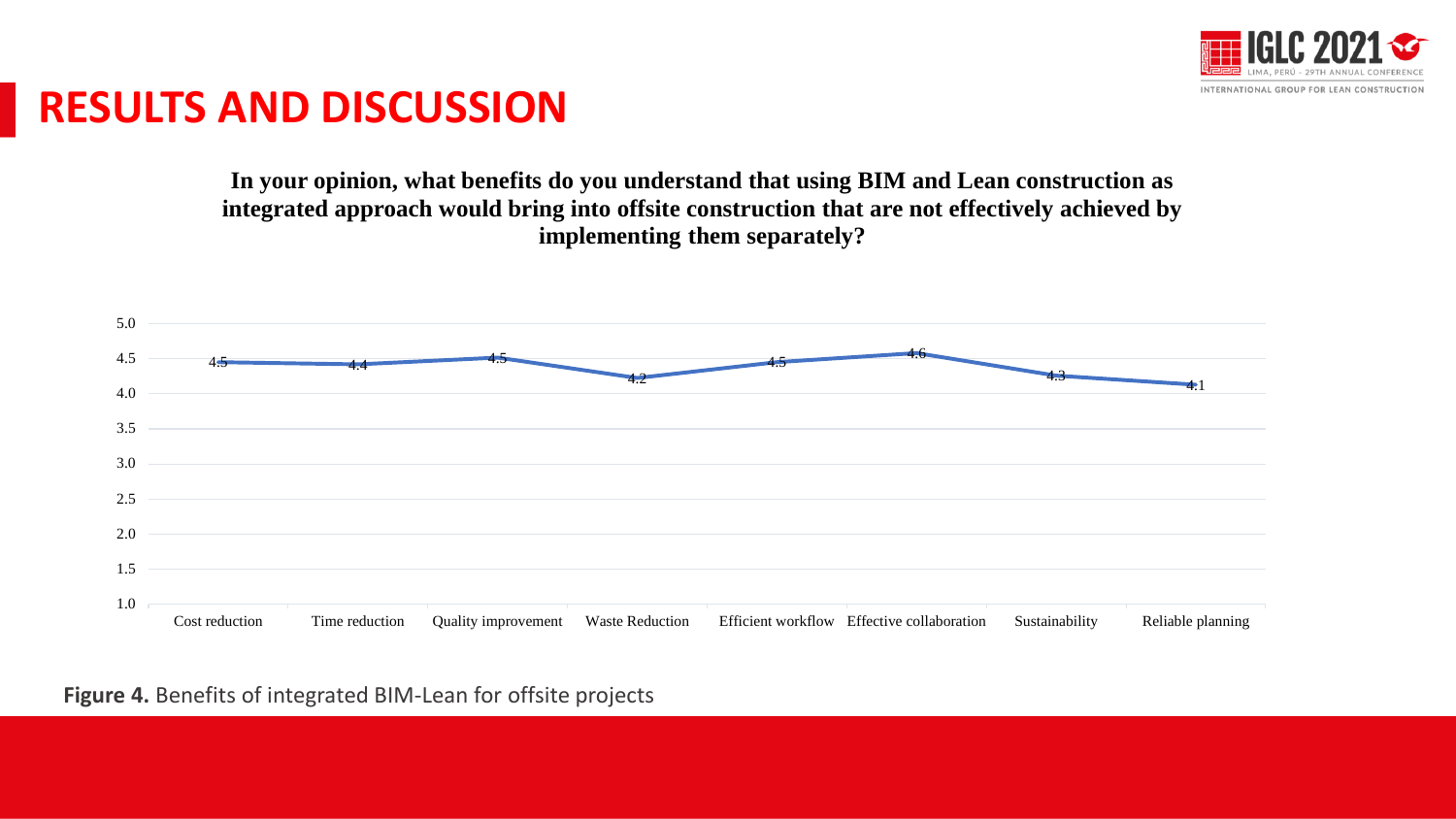

# **CONCLUSION AND FURTHER RESEARCH**

- ❖ This study shows that the use of BIM in the delivery of OSHC projects in the UK has seen an increase in the last 5 years. Similarly, the implementation of LC in OSC has been increasing considerably over the last 5 years, with techniques such as JIT, Visual management and Last Planner System amongst the most implemented in OSC particularly.
- ❖ In terms of the benefits of the implementation of LC and BIM in OSHC projects, this study revealed that these two methodologies can bring benefits such as efficient collaboration and team integration, time reduction, cost reduction, quality improvements, efficient workflow, waste reduction and sustainability, customer's satisfaction, higher performance and risk reduction.
- ❖ The results of this study would enable further improvements on the implementation and synergies between these methodologies to effectively increase efficiency and quality in the AEC industry in the UK.